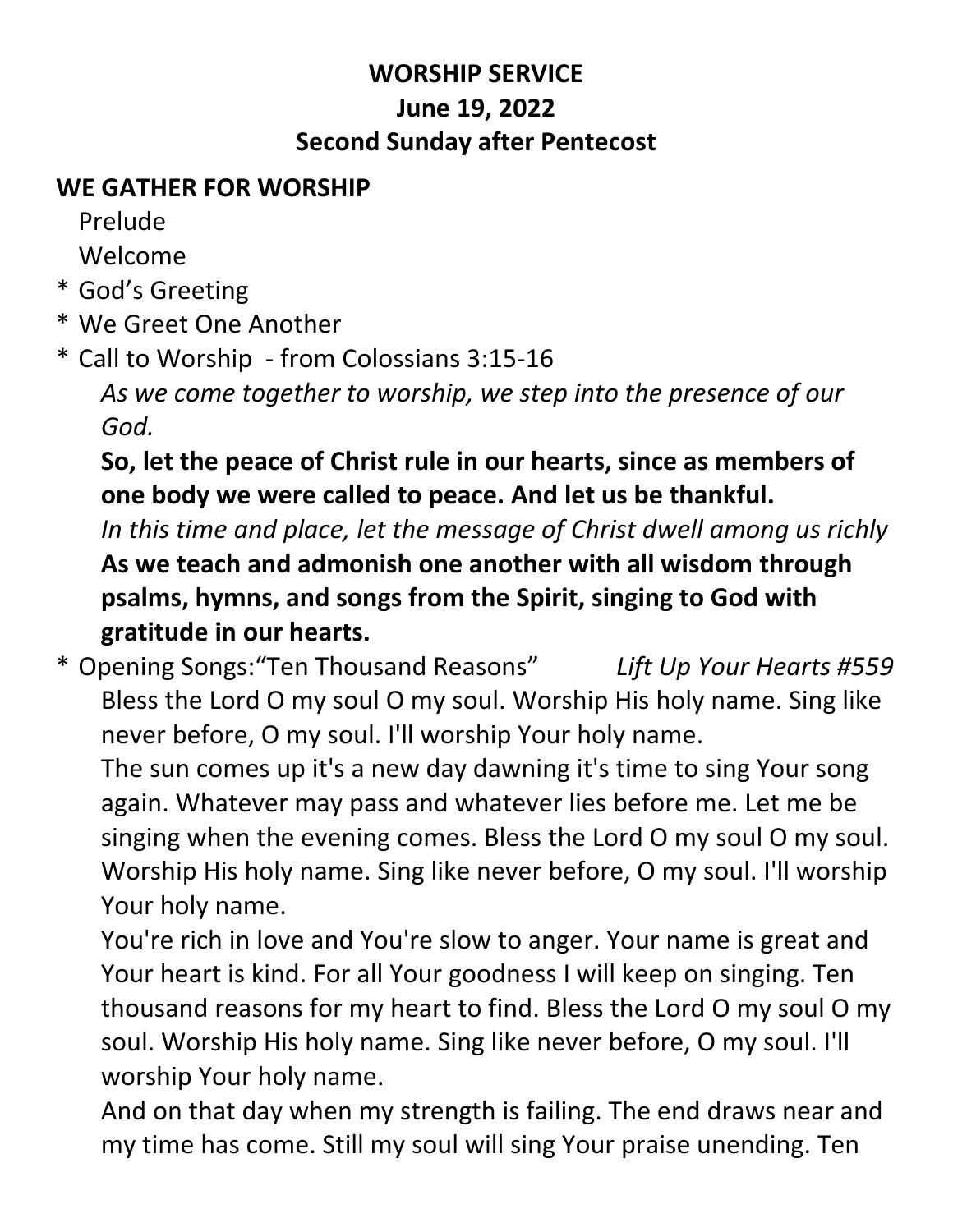thousand years and then forever more. Bless the Lord O my soul O my soul. Worship His holy name. Sing like never before, O my soul. I'll worship Your holy name.

Worship Your holy name. Worship Your holy name.

#### \* Opening Prayer

## **WE ARE RECONCILED TO GOD**

Prayer of Confession:

**Our generous Father, help us to not take your gifts for granted. We grow entitled to things like peace and security, education and opportunity, nice homes, cars, and air conditioning - often forgetting how much more we have than others. Lord, help us to live in gratitude for the many blessings we have received, especially for the forgiveness and freedom and hope we have in Jesus Christ. In his name we pray. Amen.**

- God's Words of Assurance:(from 2 Corinthians 5:14-18) *For Christ's love compels us, and he died for all, that those who live should no longer live for themselves but for him who died for them and was raised again. Therefore, if anyone is in Christ, the new creation has come: The old has gone, the new is here! All this is from*  God: that God was reconciling the world to himself in Christ, not *counting people's sins against them.*
- Song of Entrusting: "Revelation Song"
	- Worthy is the Lamb Who was slain
	- Holy holy is He Sing a new song to Him Who sits on
	- Heaven's mercy seat Holy holy holy
	- Is the Lord God Almighty Who was and is and is to come
	- With all creation I sing Praise to the King of kings
	- You are my ev'rything And I will adore You
	- Clothed in rainbows of living color Flashes of lightning rolls of thunder
	- Blessing and honor strength and glory And power be to You the only wise King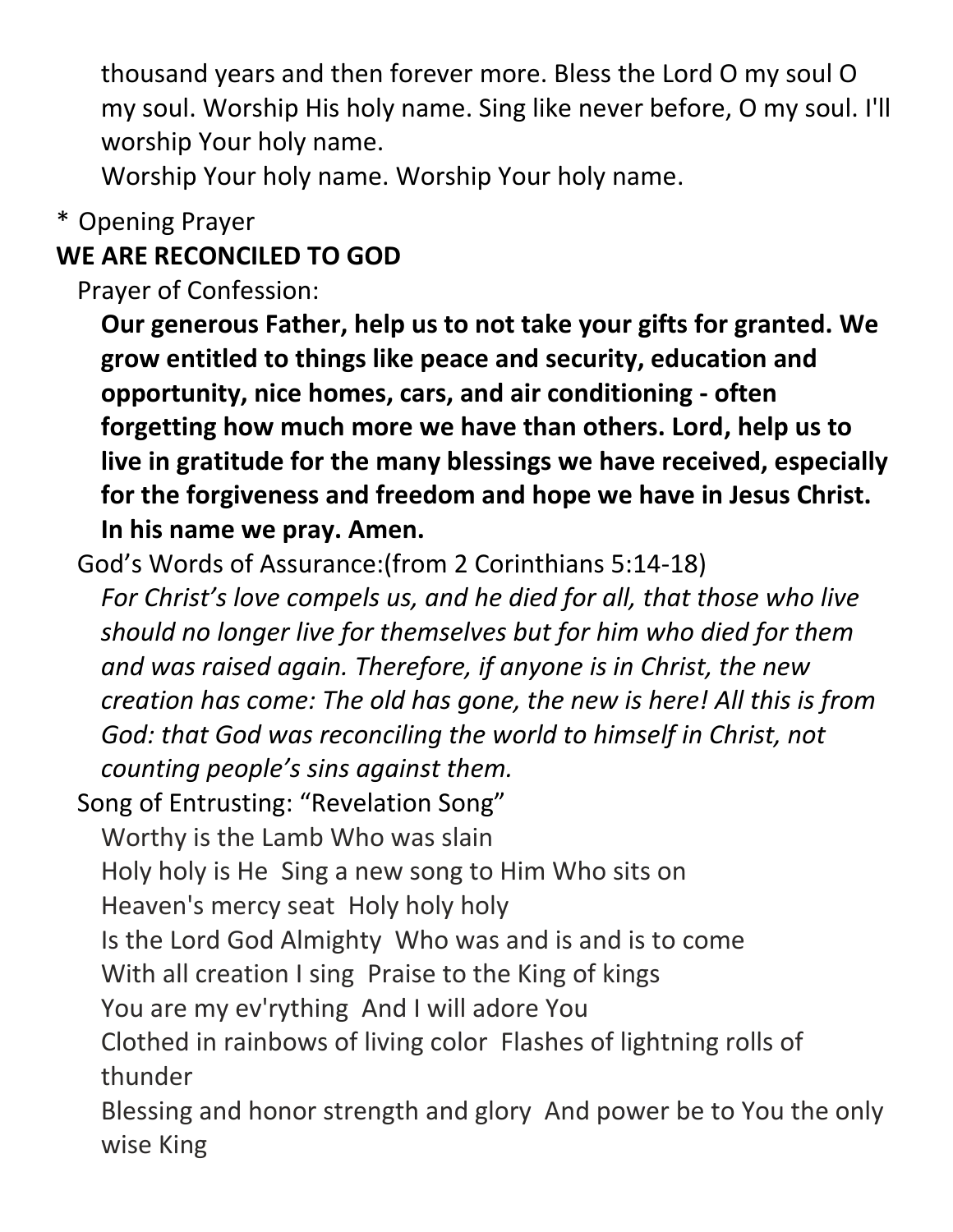Holy holy holy Is the Lord God Almighty Who was and is and is to come With all creation I sing Praise to the King of kings You are my ev'rything And I will adore You Filled with wonder awestruck wonder At the mention of Your name Jesus Your name is power breath and living water Such a marv'lous mystery yeah Holy holy holy Is the Lord God Almighty Who was and is and is to come With all creation I sing Praise to the King of kings You are my ev'rything And I will adore You Holy holy holy Is the Lord God Almighty Who was and is and is to come With all creation I sing Praise to the King of kings You are my ev'rything And I will adore You

Children's Message Congregational Prayer

#### **WE HEAR GOD'S WORD**

Bible Reading: Psalm 107:1-9

 $16$  Give thanks to the LORD, for he is good; his love endures forever.

<sup>2</sup> Let the redeemed of the LORD tell their story—those he redeemed from the hand of the foe,

<sup>3</sup> those he gathered from the lands, from east and west, from north and south.

<sup>4</sup> Some wandered in desert wastelands, finding no way to a city where they could settle.

<sup>5</sup> They were hungry and thirsty, and their lives ebbed away.

<sup>6</sup> Then they cried out to the LORD in their trouble, and he delivered them from their distress.

 $<sup>7</sup>$  He led them by a straight way to a city where they could settle.</sup>

<sup>8</sup> Let them give thanks to the LORD for his unfailing love and his wonderful deeds for mankind,

<sup>9</sup> for he satisfies the thirsty and fills the hungry with good things.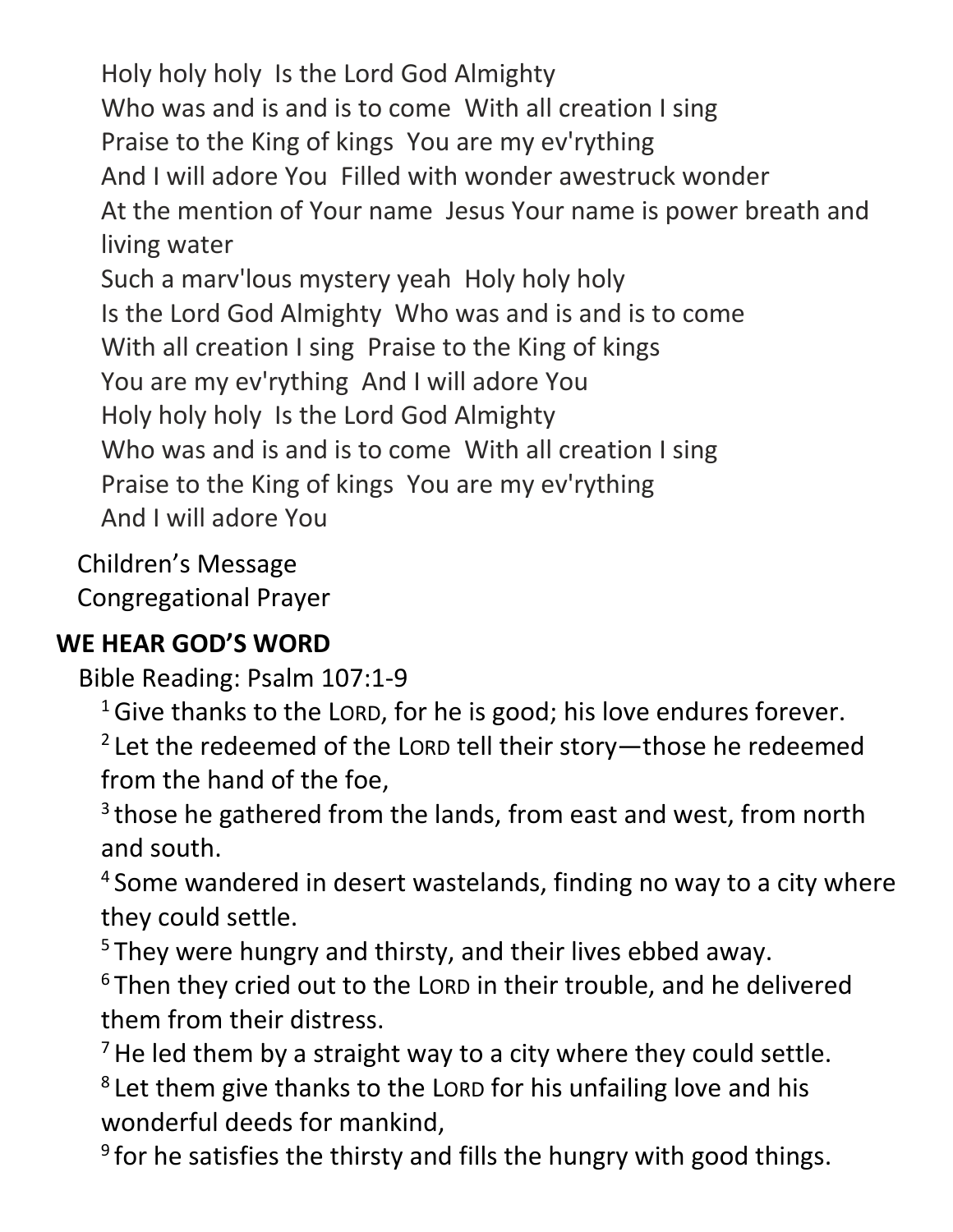Message: Treasures of a Transformed Life: Gratitude

#### **WE RESPOND TO GOD'S WORD**

Prayer of Application

\* Song of Response: "Blessed Be Your Name" *Lift Up Your Hearts #343* Blessed be your name in the land that is plentiful, where your streams of abundance flow; blessed be your name. Blessed be your name when I'm found in the desert place. Though I walk through the wilderness, blessed be your name.

Every blessing you pour out I'll turn back to praise. When the darkness closes in, Lord, still I will say, "Blessed be the name of the Lord, blessed be your name. Blessed be the name of the Lord, blessed be your glorious name."

Blessed be your name when the sun's shining down on me, when the world's "all as it should be"; blessed be your name. Blessed be your name on the road marked with suffering; though there's pain in the offering, blessed be your name.

- Every blessing you pour out I'll turn back to praise. When the darkness closes in, Lord, still I will say, "Blessed be the name of the Lord, blessed be your name. Blessed be the name of the Lord, blessed be your glorious name."
- You give and take away You give and take away My heart will choose to say Lord blessed be Your name Blessed be the name of the Lord Blessed be Your name
- Blessed be the name of the Lord Blessed be Your glorious name You give and take away You give and take away My heart will choose to say Lord blessed be Your name Blessed be the name of the Lord Blessed be Your name

Blessed be the name of the Lord Blessed be Your glorious name

## **WE DEPART TO SERVE**

- \* Blessing
- \* Closing Song:"Come Thou Fount, O The Grace"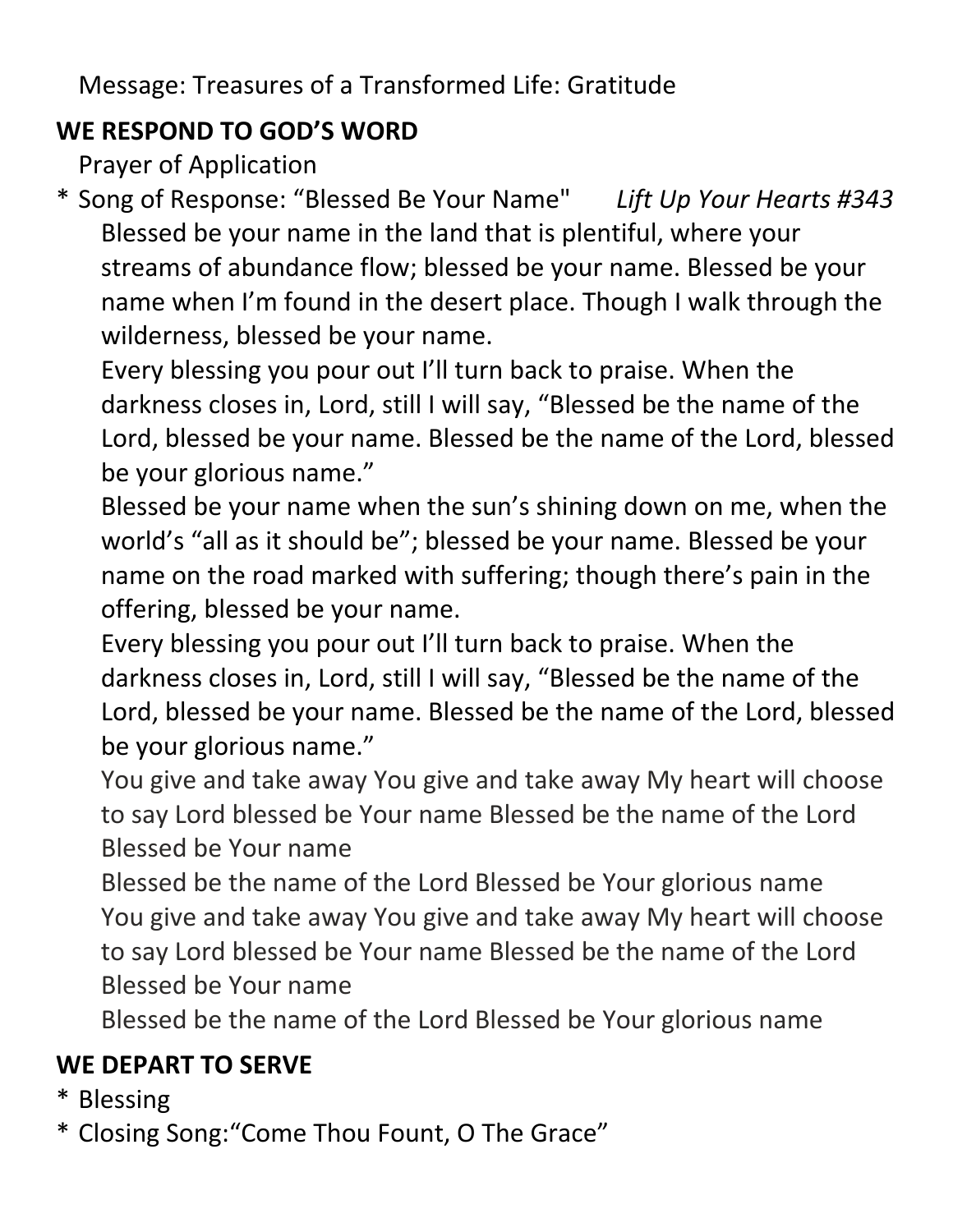O the grace that made me whole O the blood that washed my soul What a gift from God above Praise the Spirit praise the Son Come Thou Fount of every blessing Tune my heart to sing Thy grace Streams of mercy never ceasing Call for songs of endless praise O the grace that made me whole O the blood that washed my soul What a gift from God above Praise the Spirit praise the Son O to grace how great a debtor Daily I'm constrained to be Let Thy goodness like a fetter Bind my wandering heart to Thee O the grace that made me whole O the blood that washed my soul What a gift from God above Praise the Spirit praise the Son Prone to wonder Lord I feel it Prone to leave the God I love Here's my heart O take and seal it Seal it for thy courts above Seal it for thy courts above O the grace that made me whole O the blood that washed my soul What a gift from God above Praise the Spirit praise the Son Praise the Spirit praise the Son Praise the Spirit praise the Son

Postlude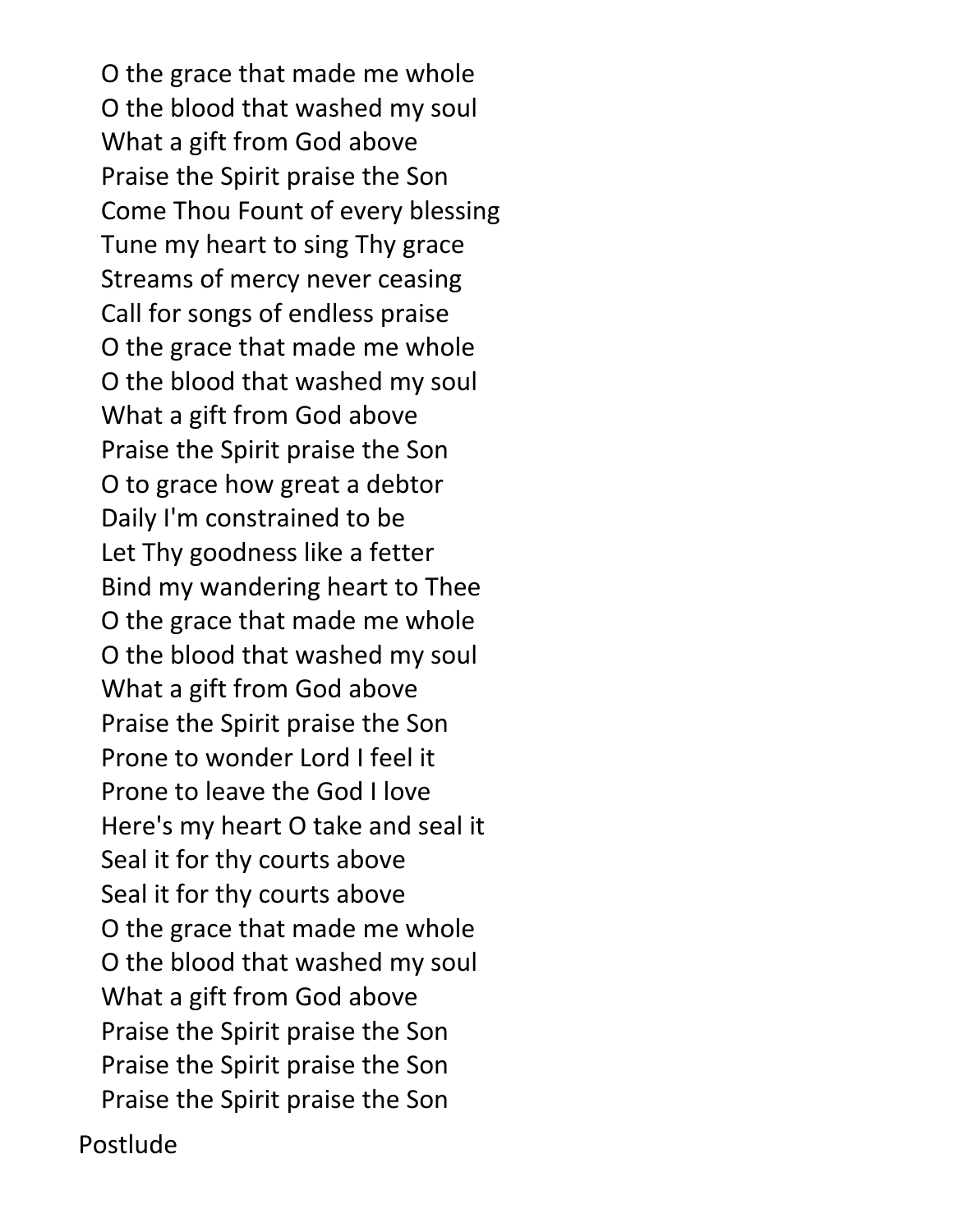\* Please stand if you are able.

Children's Message: Laura Hufford Message: Rev. Randy Raak Musicians: Chloe Berns-Schweingruber, Ben Giles, Laura Hufford, Nate VanDyk, Pam Voss

## **Today's Activities**

9:30 a.m. Morning Worship 10:30 a.m. Fellowship Time

## **ANNOUNCEMENTS 6/19/22**

The council is happy to announce that Maggie and Sarah VanDyk have met with Pastor Randy and Elder Melody Franje and will be joining the Trinity family in celebrating the Lord's Supper from this time on.

**Children and Worship** has wrapped up for the year! Thanks to everyone who helped worship with our kids age three through first grade. Our worship center is a special place where we come to hear God's stories, worship, and pray together. Every week we learned a new story about God's people from Creation to the flood, the people of God wandering in the desert and being given the promised land, and Jesus birth, death and resurrection. We look forward to worshiping together again after Labor Day. If you are interested in helping with this special program next year, please talk to Naomi Friend.

The special offering next week is for **NAMI Central Iowa**. NAMI's mission is to provide support, education, and advocacy for persons living with mental illness and their family members. To learn more about support groups and educational classes, visit the website at namici.org or call 515- 292-9400.

**Good Neighbor Emergency Assistance is celebrating "25 Years** in the Neighborhood with a block party on **Sunday, July 3, 4-7 p.m**. The festivities will occur on Clark Ave between 6th and 7th street with parking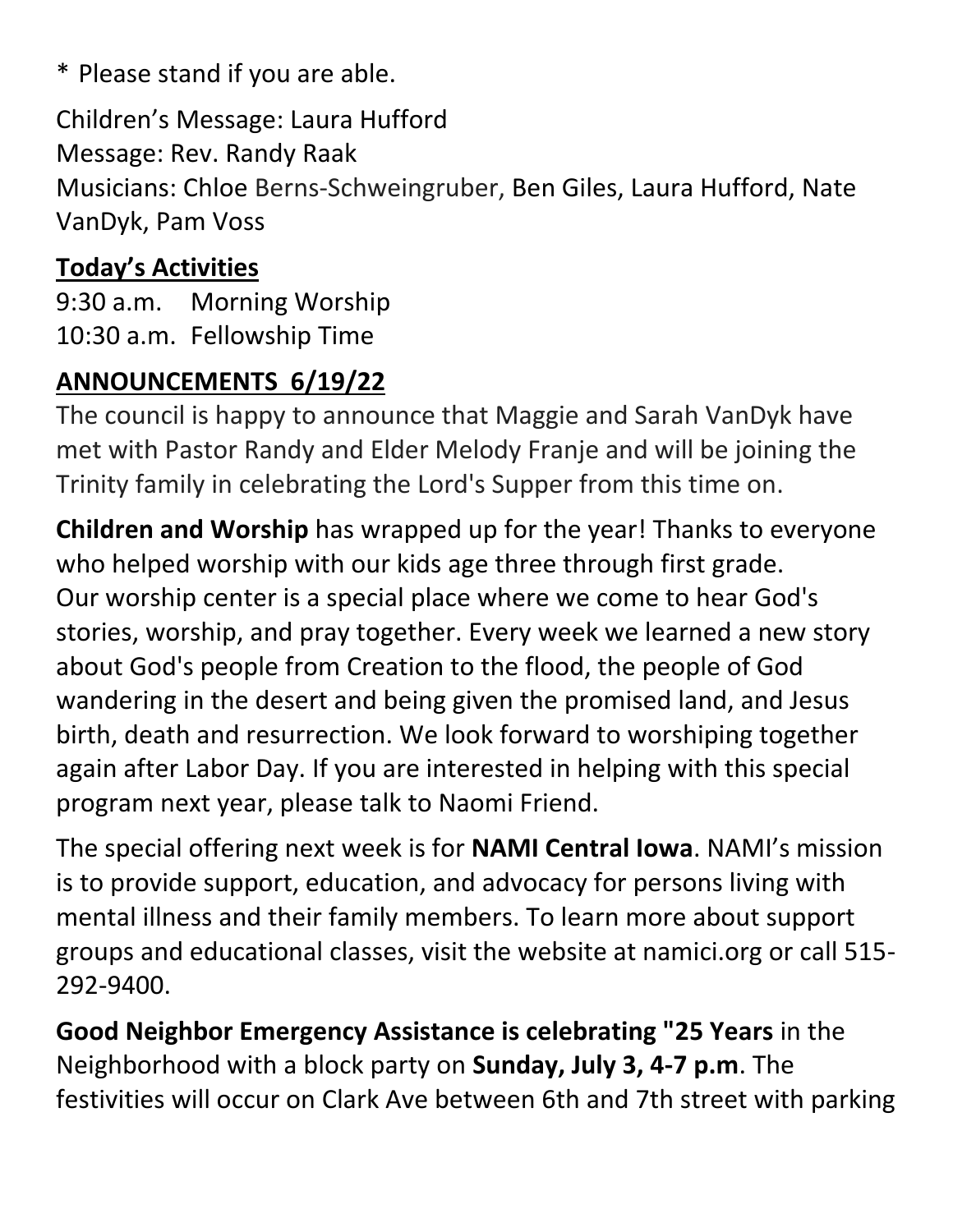at Fareway. We need your help with volunteering for this event. Youth Groups and Young Adult Groups are encouraged to volunteer as a group. 3:00 – 5:30 pm – Set up tables, chairs, games, assist (Dallas Theis) with sound, monitor event.

5:30 – 8:00 pm – Monitor event, take down games, tables and chairs. For questions or to volunteer, please email *director@gnea.org* or call 515-296-1449. Thanks!

Block party performers include musician, Tom Box and magic performed by Christian Manahl. Christian is the recent winner of the Midwest Championship of Comedy Magic. There will also be stories and books provided by Raising Readers and a creative art activity orchestrated by local artist and educator, Susan Norris. Additionally, there will be Henna hand painting, and Face painting.

Food at First will serve the cookout meal which will be expertly grilled by member's Story County Cattlemen's Association. This event has been graciously supported through donations from the neighborhood

**Midwest Basic Bible Camp:IS HAPPENING THIS YEAR.** Camp will be August  $8<sup>th</sup>$  through the 12<sup>th</sup> at Pine lake.

[https://pinelakecamps.org/summercamp/dates.](https://pinelakecamps.org/summercamp/dates) Sign up sheets are in the office. There is a flyer on the table by the office If you have more questions, please ask Pam Whitney, or contact the Travis or Lance.(Emails below)

**Midwest Basic Bible Camp:** Attention, we are seeking a Nurse, Cabin Leaders, and other Volunteers for Midwest BASIC Bible Camp 2022 (August 8-12). Whether it's for one day or the entire week, we want your help to make the biggest impact we can on our Classis Youth Kids.

**CPH Reads** is live for 2022! From today through August 12, kids can report their reading and earn points to have a chance to win CPH Prizes. All you need to do is register your readers at [cph.org/reads](https://communication.cph.org/e3t/Ctc/DH+113/c359504/VVQhsJ7gHCr6W6gpsVY8qF79JW4vJbXQ4KLQWQN9k7M9h3q3n5V1-WJV7CgZdRW8bY8LS5BnSHJW5xwhBg8X-B6zVGCD7K9m0kSVW1d-MBR4qnv1xW12PMXq70pBbgW8q90Kb6WZ0F_VWJG-D8slZlbW7Fngrp4gjpM7W2dC1W15TWT09W5w1GPx8W9zGHN2tJGRkYFDVFW4k1Zcf7jbz8vVFLKy55h-vHDW73rvFj6tzS3YW1qX6zs5_xwF0W6FDvBp8zQVDYW3SVzyd6Rv2D5W4xk2Cd6B1CVMW4H_RJH1sxP4KW2xSFp738gbNH36TH1) and get started!

# **SMALL GROUPS & SUNDAY SCHOOL**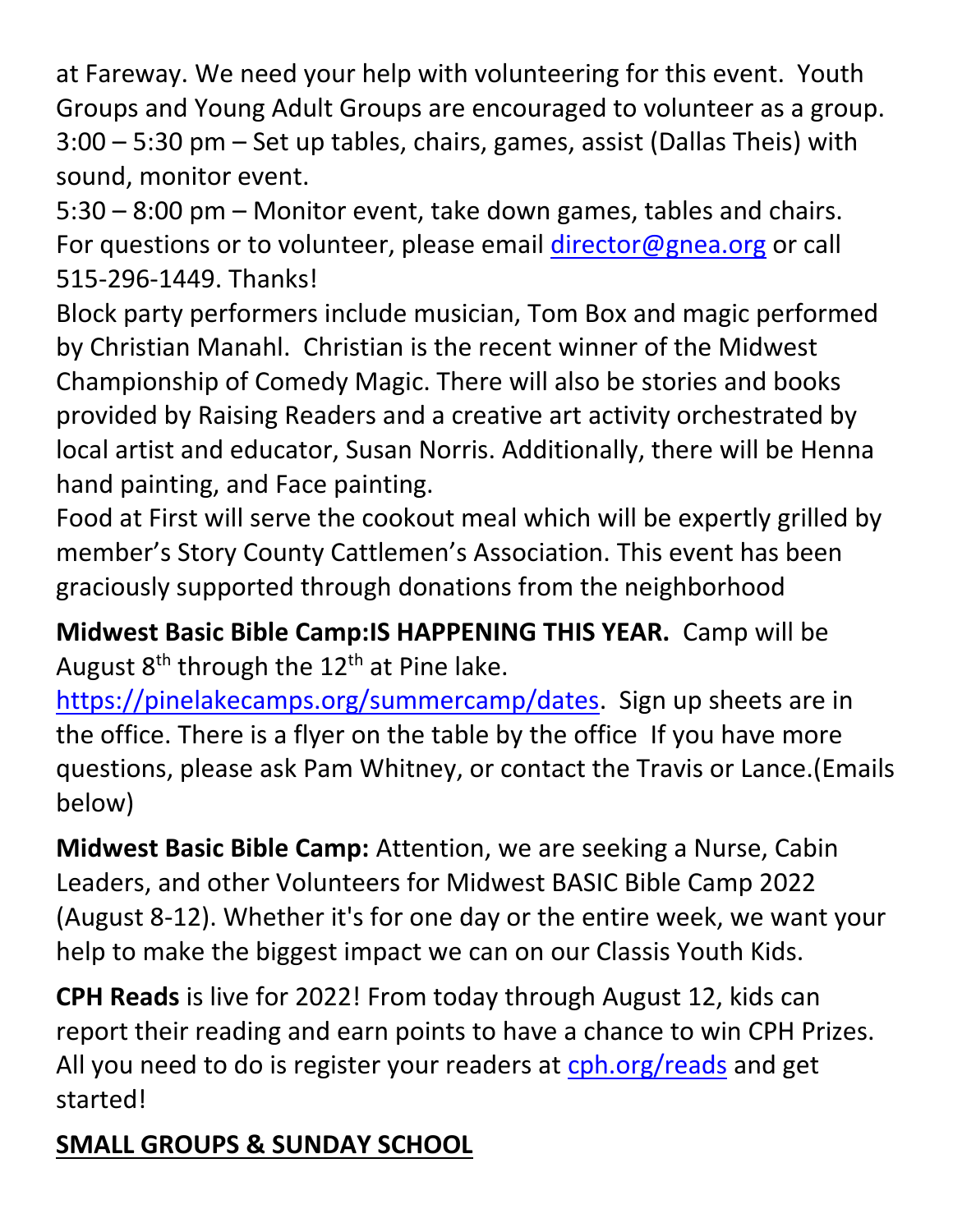**Breakfast Club** meets on the 2nd and 4th Wednesdays at the Lincoln Center HyVee at 8:30 AM.

**UFO** - will meet on Monday June 20th at 7pm at Elaine's home. If you have any questions, please let Kelly Hobson know.

**Women's Bible Study** – Meets the first Monday of the month

# **DENOMINATION ANNOUNCEMENTS**

#### **ReFrame Ministries**

**Tabitha: Community Builder** - Check out the new kids' devotion at www.kidscorner.net. The Bible is filled with ordinary people who listened to God's calling. One struck down a giant, others interpreted dreams, one rescued spies, another saved animals from a flood, and still another sewed clothes. Listen now at kidscorner.net and check out all the new content.

**Groundwork:** Jonah: Running Away from God - What happens when we try to run away from God? Join Groundwork as we begin our study of Jonah. Together we'll discuss the resonance of Jonah 1 for our lives today and find assurance in God's persistent and relentless love for his people. Listen now at GroundworkOnline.com and subscribe to Groundwork's weekly emails for future episodes.

Faith Formation Ministries

#### **Disability Concerns**

**Ableism Training** Hosted by CRC-RCA Disability Concerns - Join us online August 11 & 12 (from 11:00 am to 2:00 pm EDT) for our annual training event. We will unpack ableism and consider ways we can help reduce the impact of ableism in churches. This event is open to everyone interested in learning more about this very important topic. We will continue to release more information about this event on our dedicated website: Let's End #AbleismAtChurch Register at https://bit.ly/ableismatchurch

## **VOLUNTEERS**

|          | Congregational Prayer: Paul Kleinwolterink |
|----------|--------------------------------------------|
| Sound :  | Rex De Bruin                               |
| Nursery: | <b>Pam N and Cassie</b>                    |